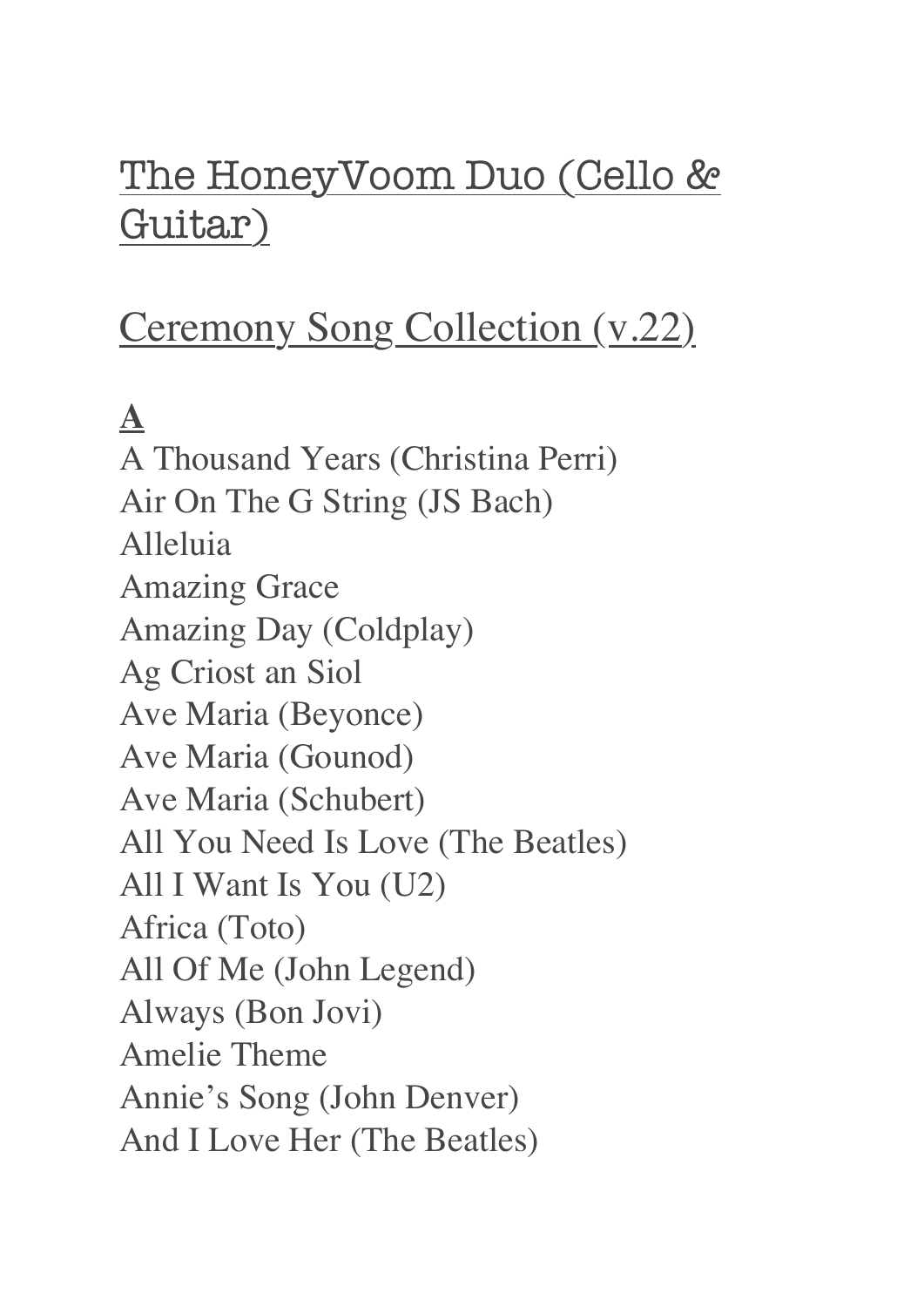At Last (Etta James) As I Kneel Before You A Mhuire Mhathair Afterglow (Ed Sheeran) A Million Dreams (The Greatest Showman) All Things Bright & Beautiful Adagio For Strings (Barber/Tiesto)

## **B**

Braveheart Theme Best Friend (Queen) Bittersweet Symphony (The Verve) Blackbird (The Beatles) Best Day Of My Life (American Authors) Bridal Chorus (Wagner) Baker Street (Gerry Rafferty) Butterfly Waltz Be Thou My Vision Bach Cello Suite No.1 Blank Space (Taylor Swift) Bohemian Rhapsody (Queen) Book of Love (Gavin James/Peter Gabriel) Baby I Love You (The Ramones)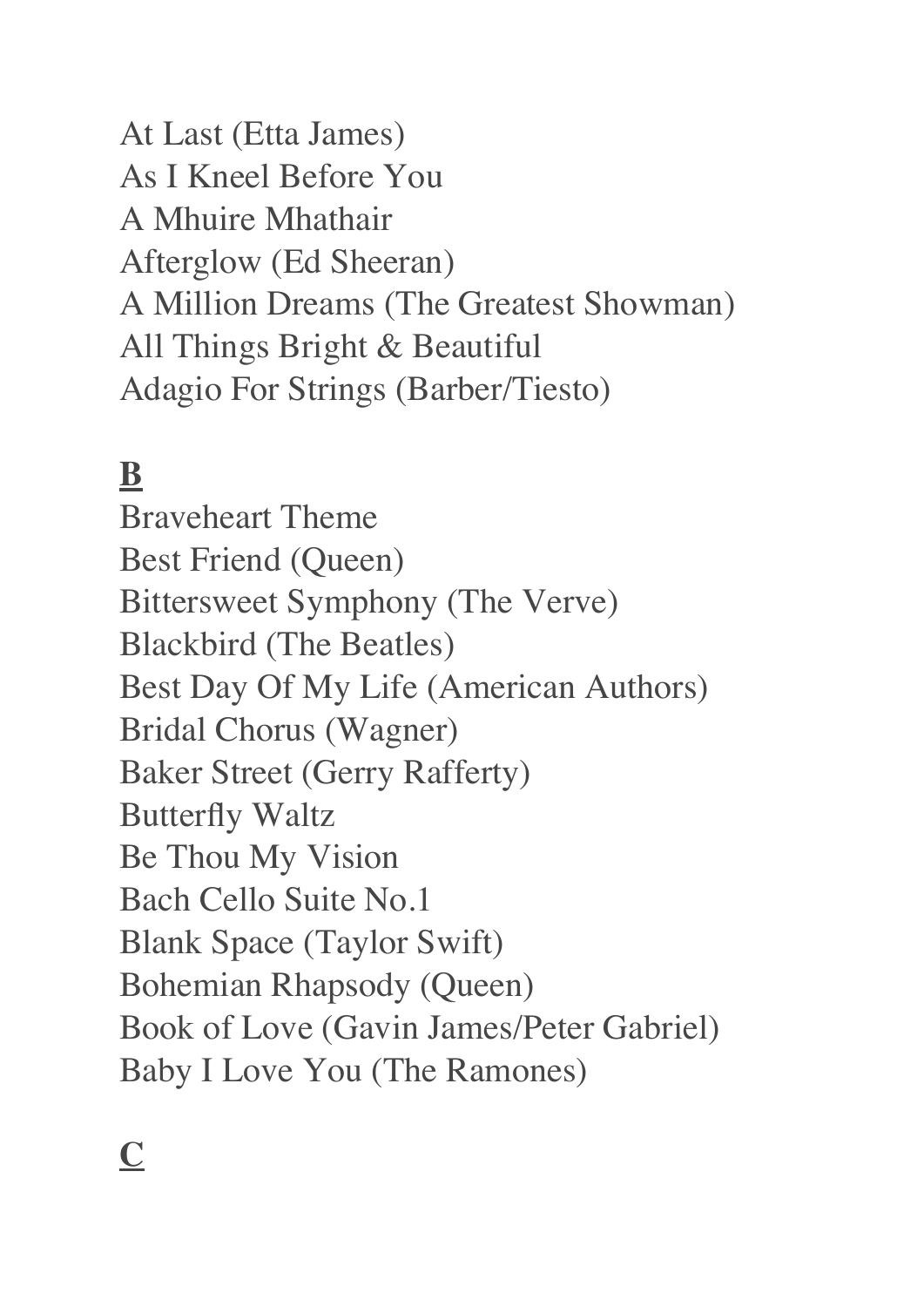Canon in D (Pachelbel) Can't Help Falling In Love (Elvis) Come Away With Me (Nora Jones) Chasing Cars (Snow Patrol) Counting Stars (One Republic) Children (Robert Miles) Careless Whisper (George Michael) Crazy Little Thing Called Love (Queen) Creep (Radiohead) Can You Feel The Love Tonight (Elton John) Comptine D'Un Autre Été (Yann Tiersen/ Amelie Theme) Could You Be Loved (Bob Marley) Can't Take My Eyes Off You (Frankie Valli) Clair De Lune - Abridged (Claude Debussy) Curb Your Enthusiasm Theme

## **D**

Dream A Little Dream Of Me Don't Stop Believing (Journey) Dona Nobis Dreams (The Cranberries) Dreams (Fleetwood Mac) Don't Stop Me Now (Queen)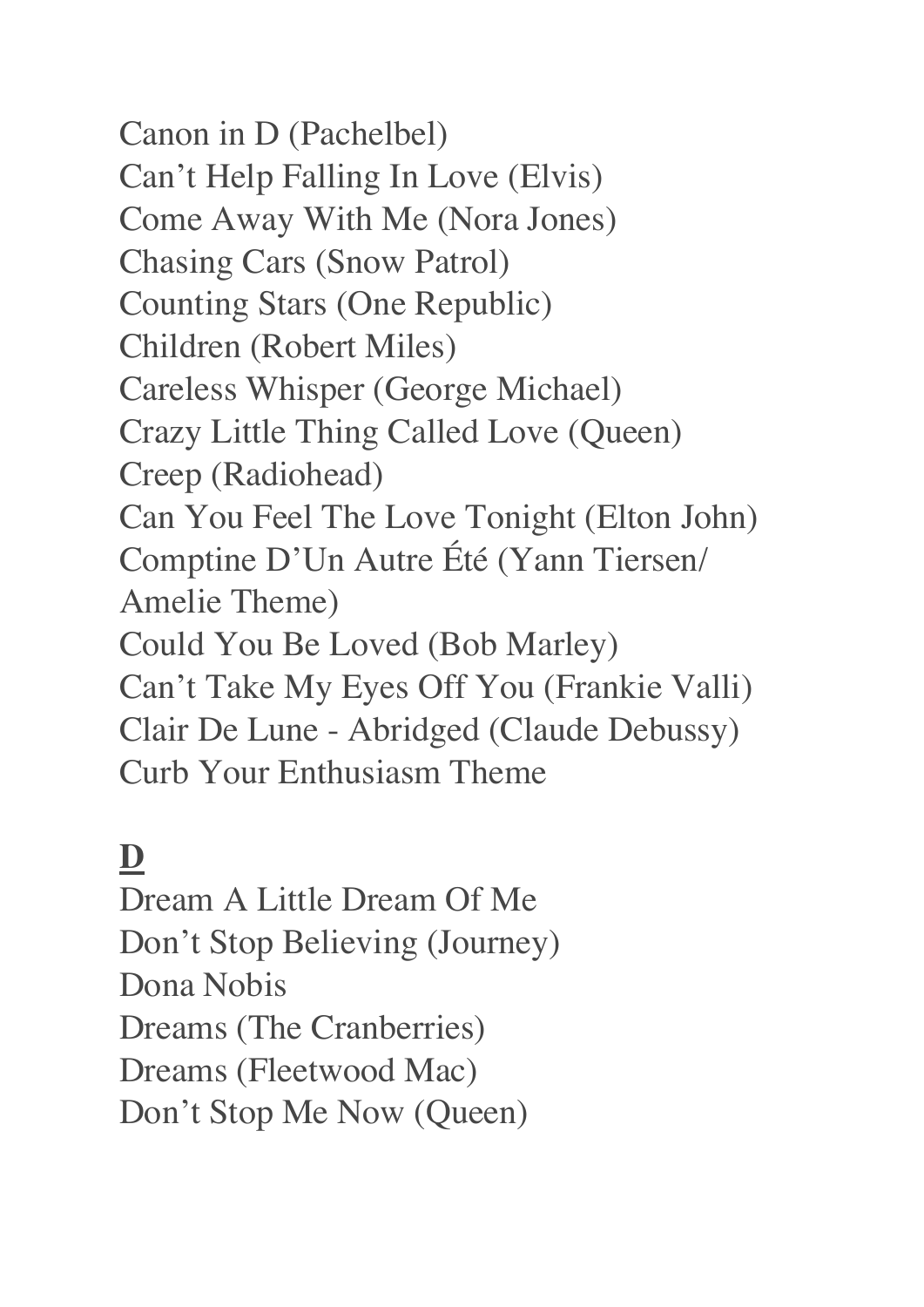#### **E**

Every Breath You Take (The Police) Everytime (Britney Spears) Everything (Michael Buble) Everlong (Foo Fighters) Endless Love (Lionel Richie) Eleanor Rigby (The Beatles) Ecstasy of Gold (Ennio Morricone) Everytime We Touch (Cascada) Everywhere (Fleetwood Mac) Everlasting Love (Love Affair)

#### **F**

Fields of Gold (Sting) Forrest Gump Theme Falling Slowly Fix You (Coldplay) Faded (Alan Walker) Free Fallin' (Tom Petty) Feels Like Home (Edwina Hayes) Fairy Tail Theme Father Ted Theme Song Float On (Modest Mouse) Find Yourself (Sarah Howells)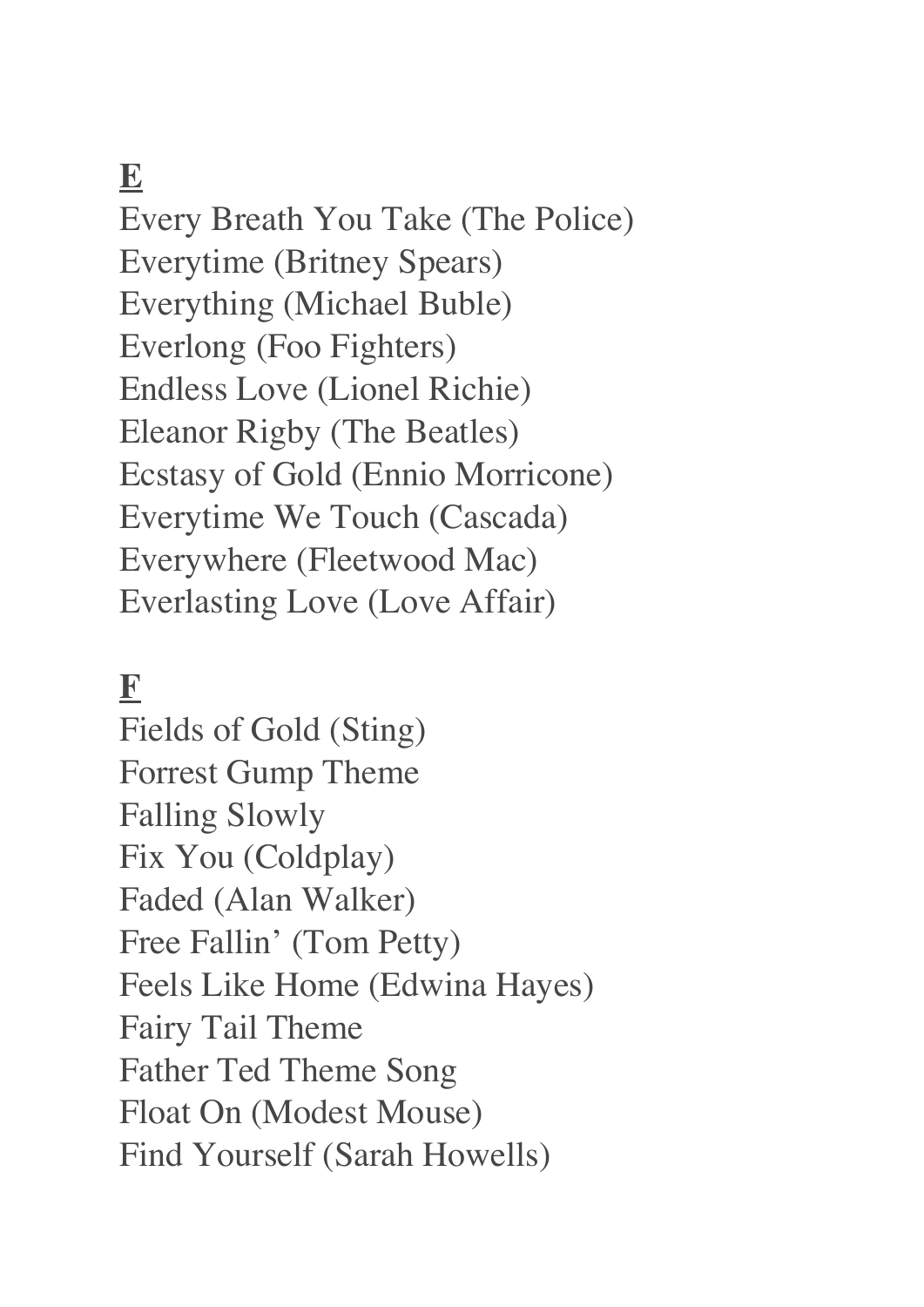Fairytale Of New York (The Pogues) Fallen So Young (Declan J Donovan) Fisherman's Blues (The Waterboys) First Day Of My Life (Bright Eyes)

#### **G**

Gabriel's Oboe/Nella Fantasia God Only Knows (Beach Boys) Glasgow Love Theme Get Lucky (Daft Punk ft. Pharrel W.) Greatest Day (Take That) Girl from Ipanema Game of Thrones Theme Galway Girl (Ed Sheeran) Gure Bazterrak (Mikel Laboa) Gymnopedie (Erik Satie) Grace (Jeff Buckley) Gold Medal (Pa Reidy) Going To California (Led Zeppelin) Guinness Advert (Guaglione)

### **H**

Halo (Beyonce) Here Comes The Sun (The Beatles) Here I Am Lord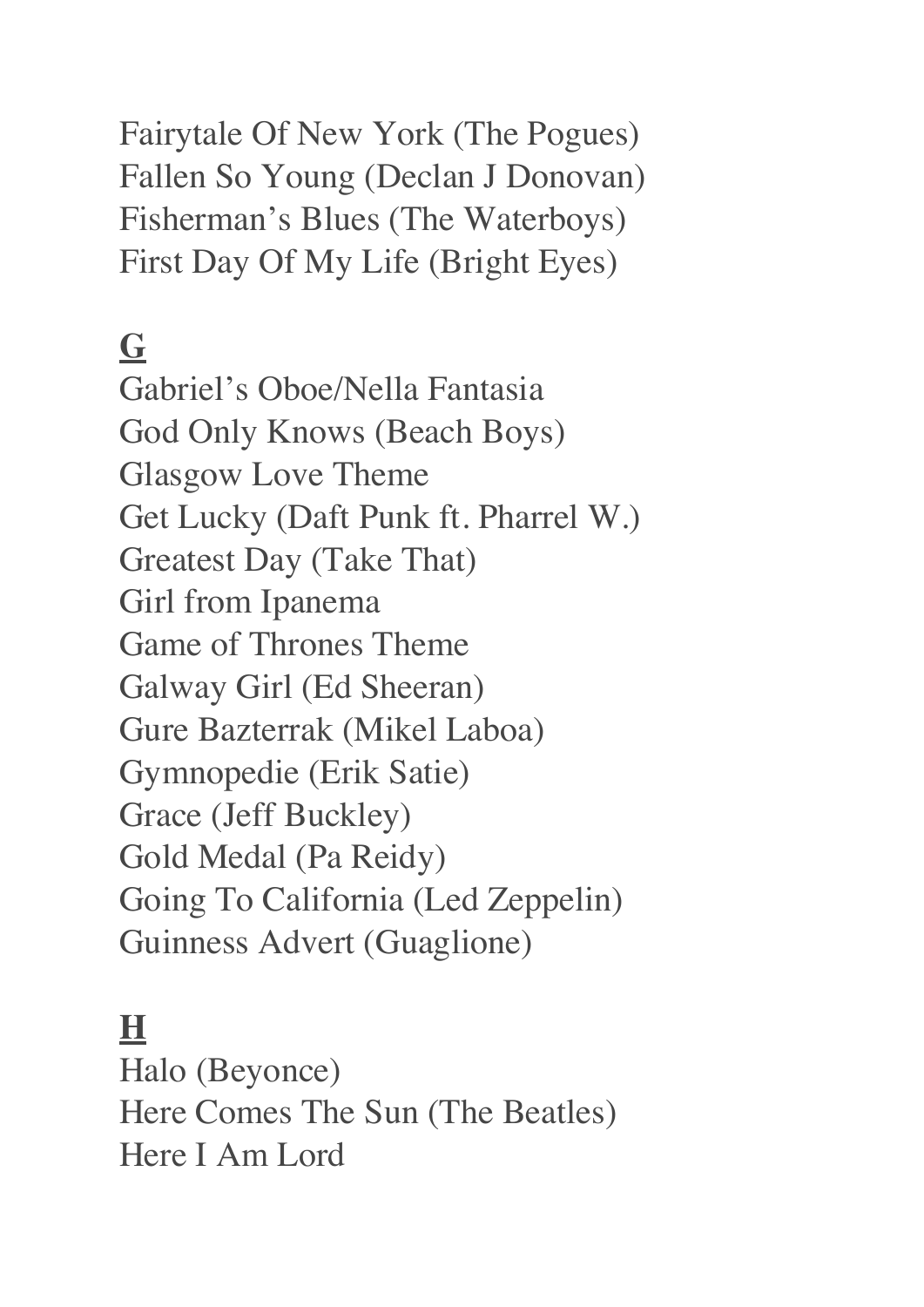Heartbeats (José González) Have I Told You Lately (Van Morrison) Hallelujah (Jeff Buckley) Hey Ho (The Lumineers) Heaven (Bryan Adams) Hoppipolla (Sigur Rós) How Long Will I Love You? Home (Edward Sharpe and The Magnetic Zeros) How Deep Is Your Love (Bee Gees) Higher & Higher (Jackie Wilson) Happy Together (The Turtles) Happy (Pharrel Williams)

### **I**

Inis Oirr It Must Be Love (Madness) In My Life (The Beatles) I Need My Girl (The National) Is This Love (Bob Marley) I'm Yours (Jason Mraz) I Don't Want To Miss A Thing (Aerosmith) Imagine (John Lennon) I'm Kissing You (Des'ree) I'm A Believer (The Monkees/Smash Mouth) Inception Theme (Hans Zimmer)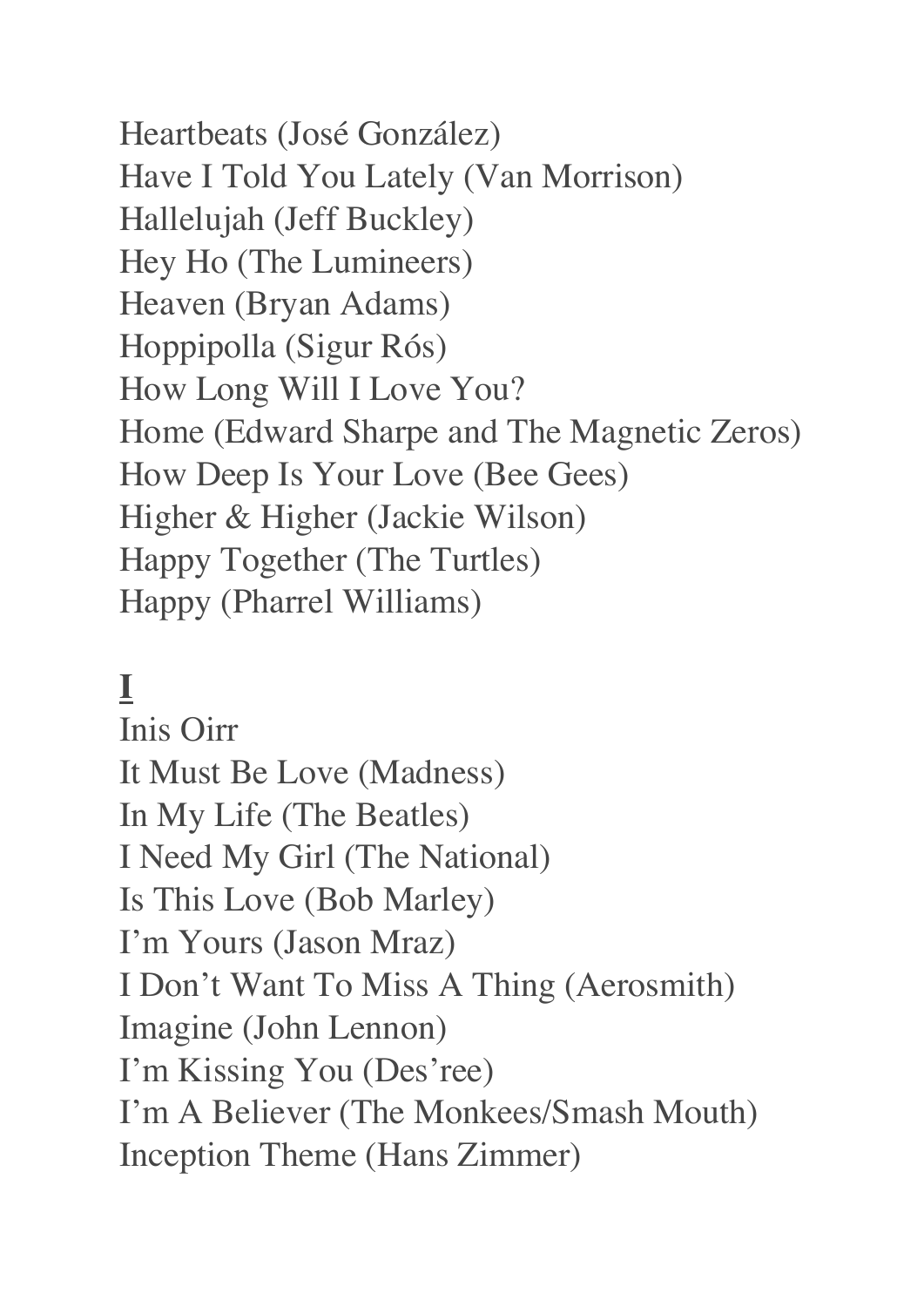I Giorni (Ludovico Einaudi) In Dreams (Lord Of The Rings) I Was Made For Lovin' You (Kiss) I'll Be There For You (Friends Theme) Iris (Goo Goo Dolls)

### **J**

Jesu, Joy Of Man's Desiring (Bach) Just The Way You Are (Bruno Mars) Jammin' (Bob Marley) Just Breathe (Pearl Jam/ Eddie Vedder) James Bond Main Theme

#### **K**

Kiss From A Rose (Seal) Kashmir (Led Zeppelin) Kiss The Rain (Yiruma)

#### **L**

Love Me Like You Do (Ellie Goulding) Landslide (Fleetwood Mac) Love Story (Taylor Swift) Latch (Sam Smith/Disclosure) La Vie En Rose L'amour Toujours (Gigi D'Agostino)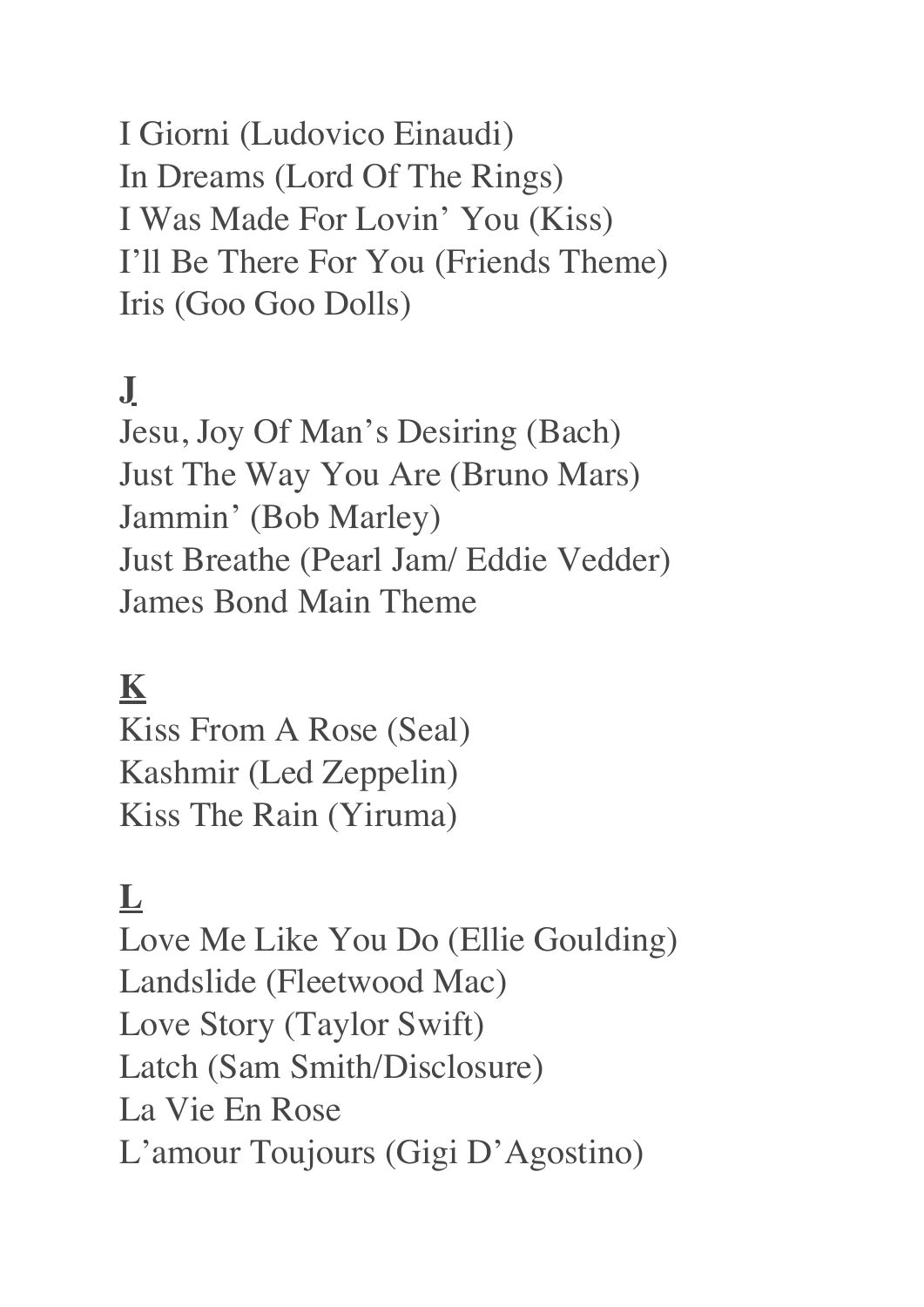Lovely Day (Bill Withers) Lover (Taylor Swift) Lascia Ch'io Pianga (Hendel)

#### **M**

Mo Ghra Thu My Heart Will Go On Magnificent (Elbow) Moon River Marry Me (Train) Masterplan (Oasis) Marry You (Bruno Mars) Make You Feel My Love (Adele/Bob Dylan) Marino Waltz (The Dubliners) Many of Horror/When We Collide (Biffy Clyro) Make Me An Instrument of You Peace (Prayer of St. Francis) Mad World (Gary Jules) Mission Impossible Main Theme Married Life (M Giacchino) Merry Christmas Mr. Lawrence (R Sakamoto) Maniac 2000 (Mark McCabe)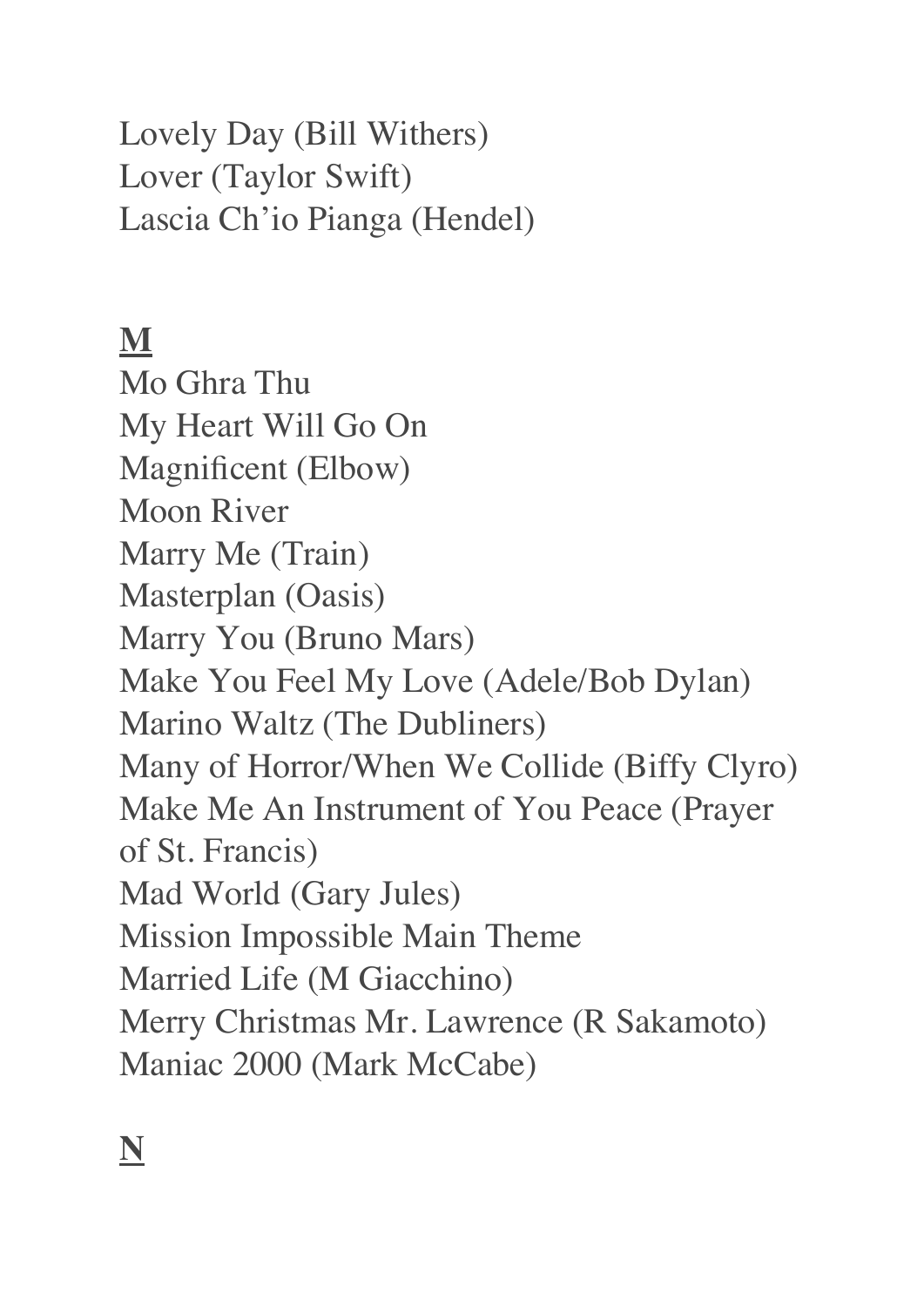Nella Fantasia/Gabriel's Oboe (Ennio Morricone) Nothing Else Matters (Metallica) Norwegian Wood (The Beatles) November Rain (Guns 'N' Roses) Nuvole Bianchi (L. Einaudi)

## **O**

One Day Like This (Elbow) One (U2) Only In God (John Michael Talbot/ Psalm 62) Ode To Joy (Beethoven) Over The Rainbow (Judy Garland) Only You (Alison Moyet/Flying Pickets) Only Time (Enya) Orion (Metallica) On Eagle's Wings

### **P**

Photograph (Ed Sheeran) Perfect (Ed Sheeran) Pure Imagination Purple Rain (Prince) Perfect Day (Lou Reed) Pie Jesu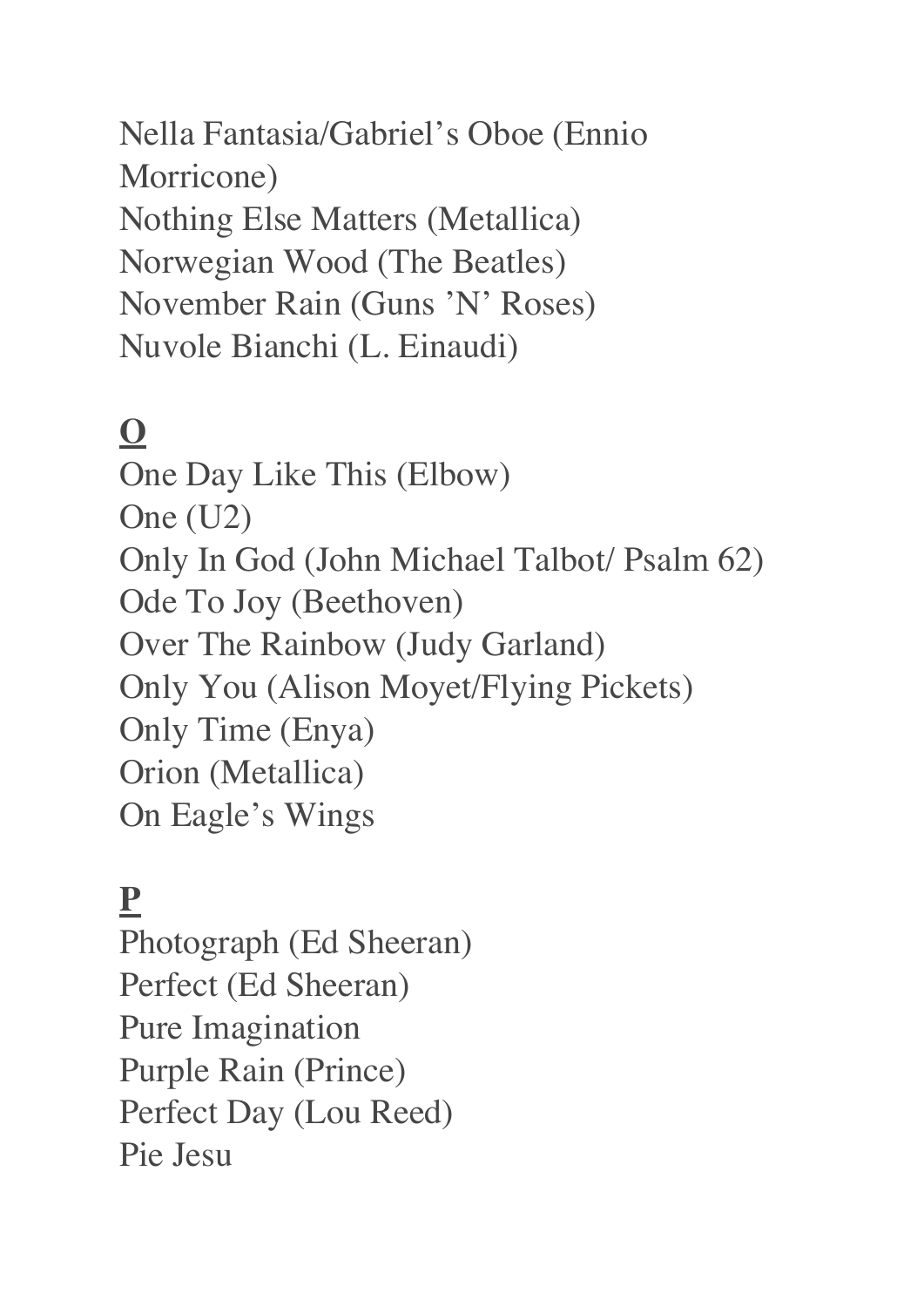Pyramid Song (Radiohead) Parachute (Sean Lennon) Pink Panther Main Theme Portuguese Love Theme (Craig Armstrong) Panis Angelicus Psycho Killer (Talking Heads)

### **R**

Rather Be (Clean Bandit) Rise (Eddie Vedder) Rolling In The Deep (Adele) Raglan Road Reflecting Light (Sam Phillips) Revelation (Troye Sivan) Rainy Night In Soho (The Pogues) Romeo & Juliet (Dire Straits)

### **S**

Stand By Me (Ben E. King/ John Lennon) She Moved Through The Fair Say You Love Me (Jessie Ware) Signed, Sealed, Delivered (Stevie Wonder) Say You Won't Let Go (James Arthur) Songbird (Fleetwood Mac/Eva Cassidy)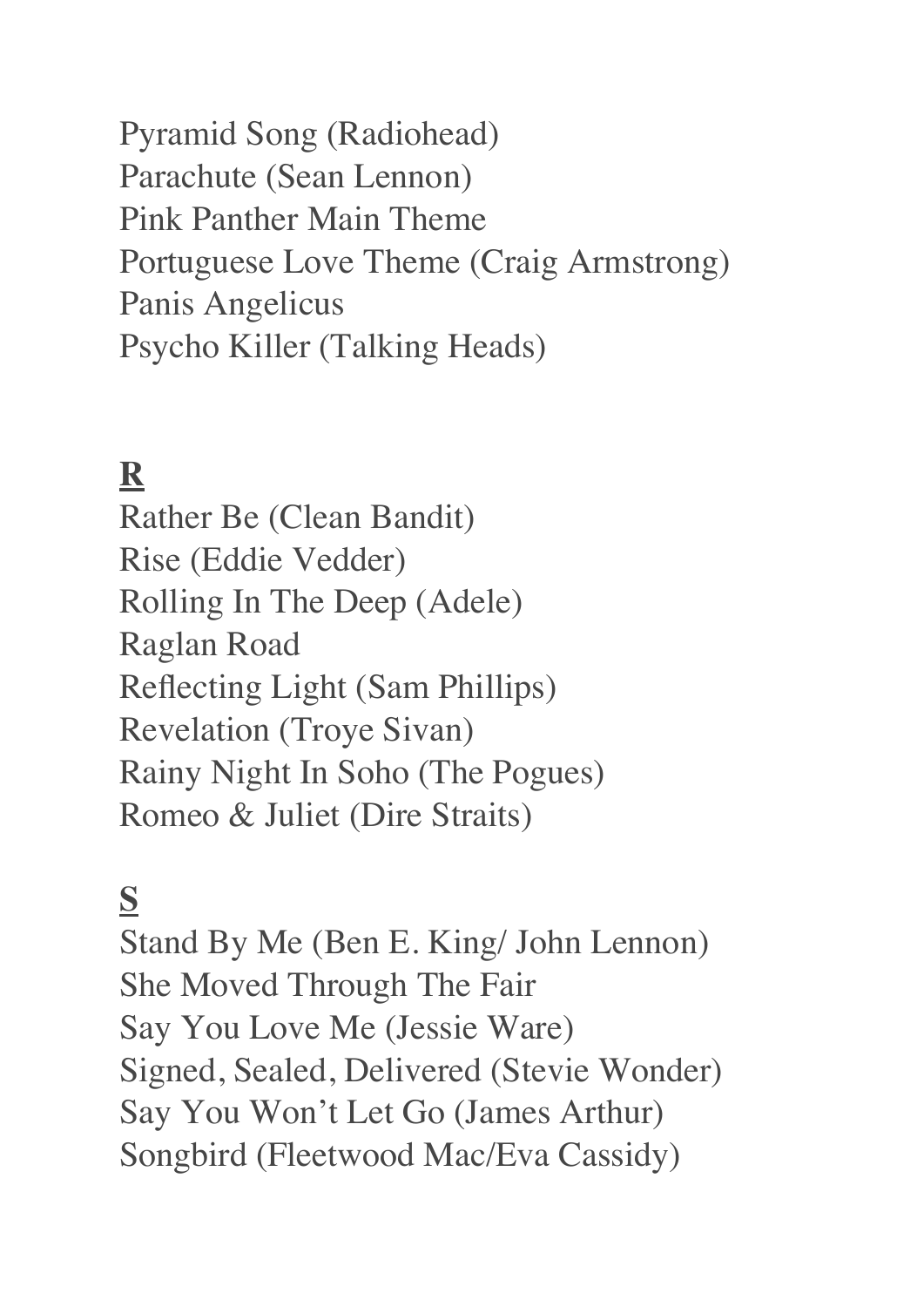Sugar (Maroon 5) Sir Duke (Stevie Wonder) Sweet Child O' Mine (Guns N Roses) Skinny Love (Bon Iver/Birdy) She (Charles Aznavour/ Elvis Costello) Sanctuary (Nashville Cast) Someone Like You (Van Morrison) Somewhere Over The Rainbow (Iz) Somewhere Over The Rainbow (Judy Garland) Shalom (Israeli Folk Song) Somebody To Love (Queen) Song of Ruth (/Wherever I Go) Sea Of Love (Cat Power) Stairway To Heaven (Led Zeppelin) Sparkle (Lisa O' Neill) Send Me On My Way (Rusted Root) Sweet Disposition (Temper Trap) Something (Lasgo) Story Of My Life (One Direction) Sandstorm (Darude)

#### **T**

Thinking Out Loud (Ed Sheeran) Time Of Your Life (Green Day)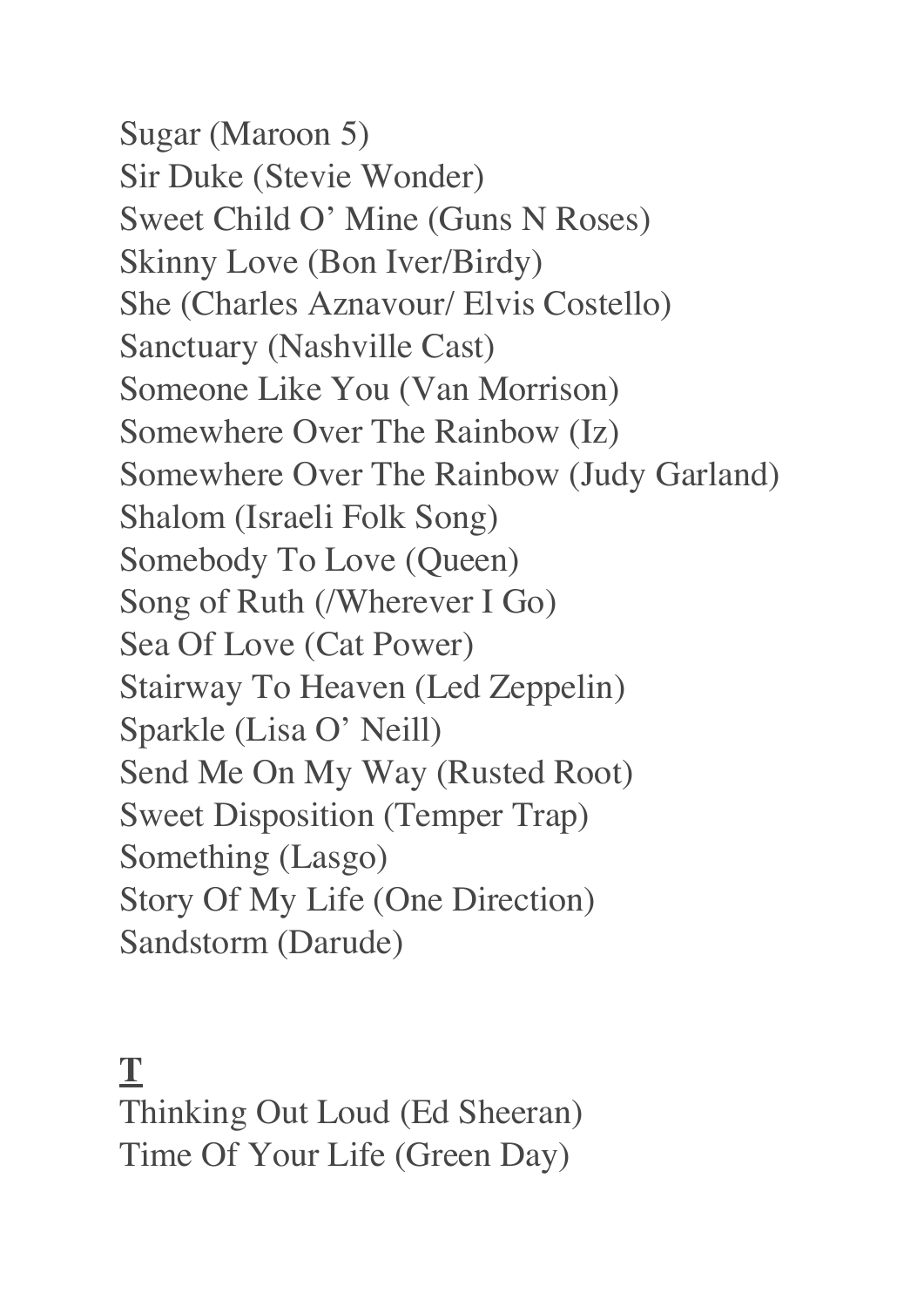Time Of My Life The One (Kodaline) There Is A Light That Never Goes Out (The Smiths) The Wonder Of You (Elvis) To Be With You (Mr.Big) These Dreams (Heart) This I Promise You The Top Of The World To Build A Home (The Cinematic Orchestra) The Rose (Westlife) The Scientist (Coldplay) The Man Who Can't Be Moved (The Script) The Blower's Daughter (Damien Rice) The Ecstasy of Gold (Ennio Morricone) Teardrop (Massive Attack) Turning Page (Sleeping At Last) That's Amore The Prayer The Voyage (Christy Moore) The Coolin Tender (Blur) This Charming Man (The Smiths) The Girl From Ipanema (Frank Sinatra) Tabhair Dom Do Lamh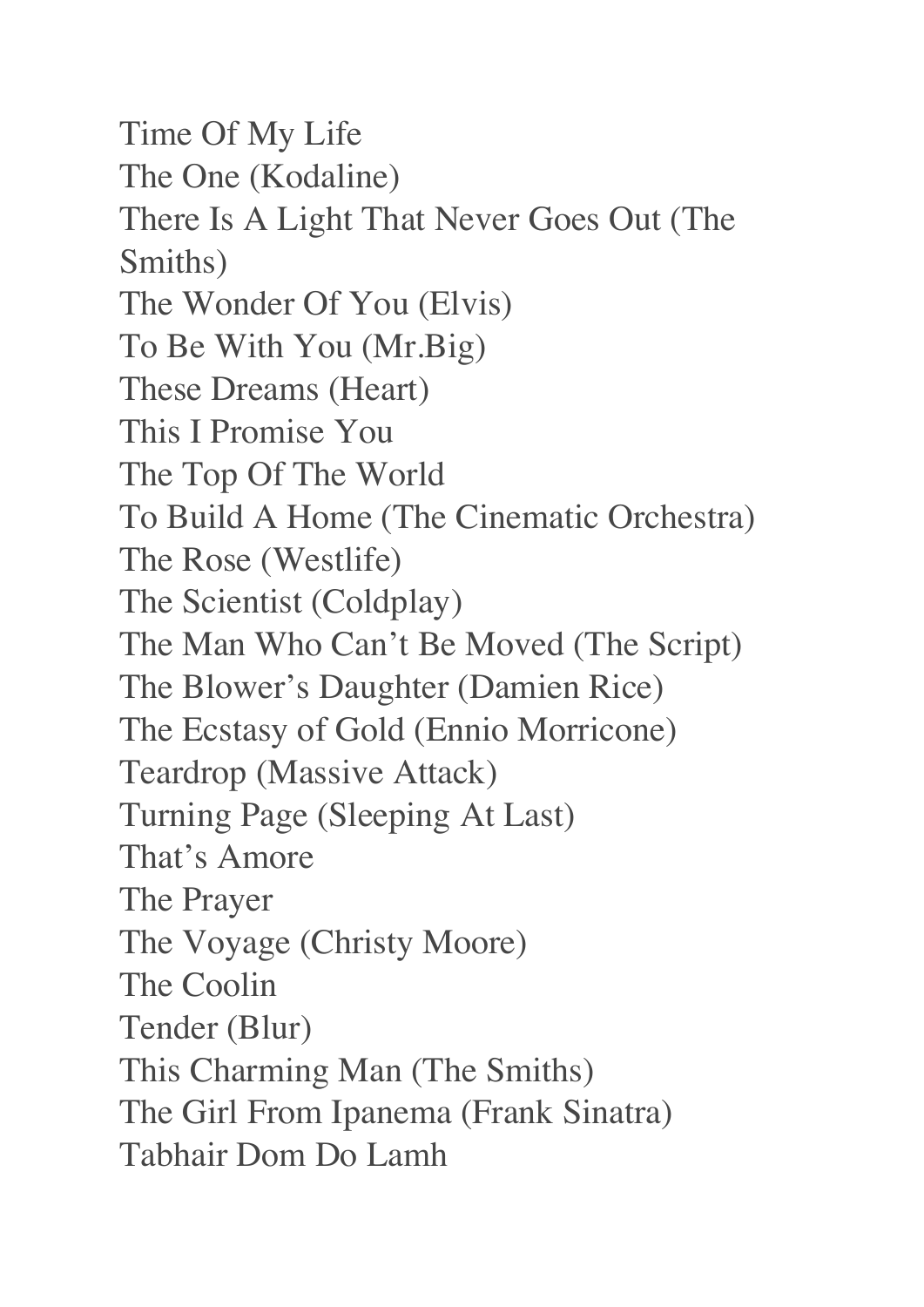The Way I Am (Ingrid Michaelson) Take My Hand (Picture This) Time After Time (Cyndi Lauper) Tavaszi Szei Vizet Araszt (Hungarian Folksong) True Colors (Cyndi Lauper/Justin T. & Anna K.) The Cloud's Veil The Lonesome Boatman (The Fureys) 20th Century Fox Theme This Must Be The Place (Talking Heads)

### **U**

Use Somebody (Kings of Leon)

### **V**

Viva La Vida (Coldplay) Volcano (Damien Rice) Video Games (Lana Del Rey)

#### **W**

Wedding March (Mendelssohn) What A Wonderful World (Louis Armstrong) Whatever (Oasis) When You Say You Love Me When You Wish Upon A Star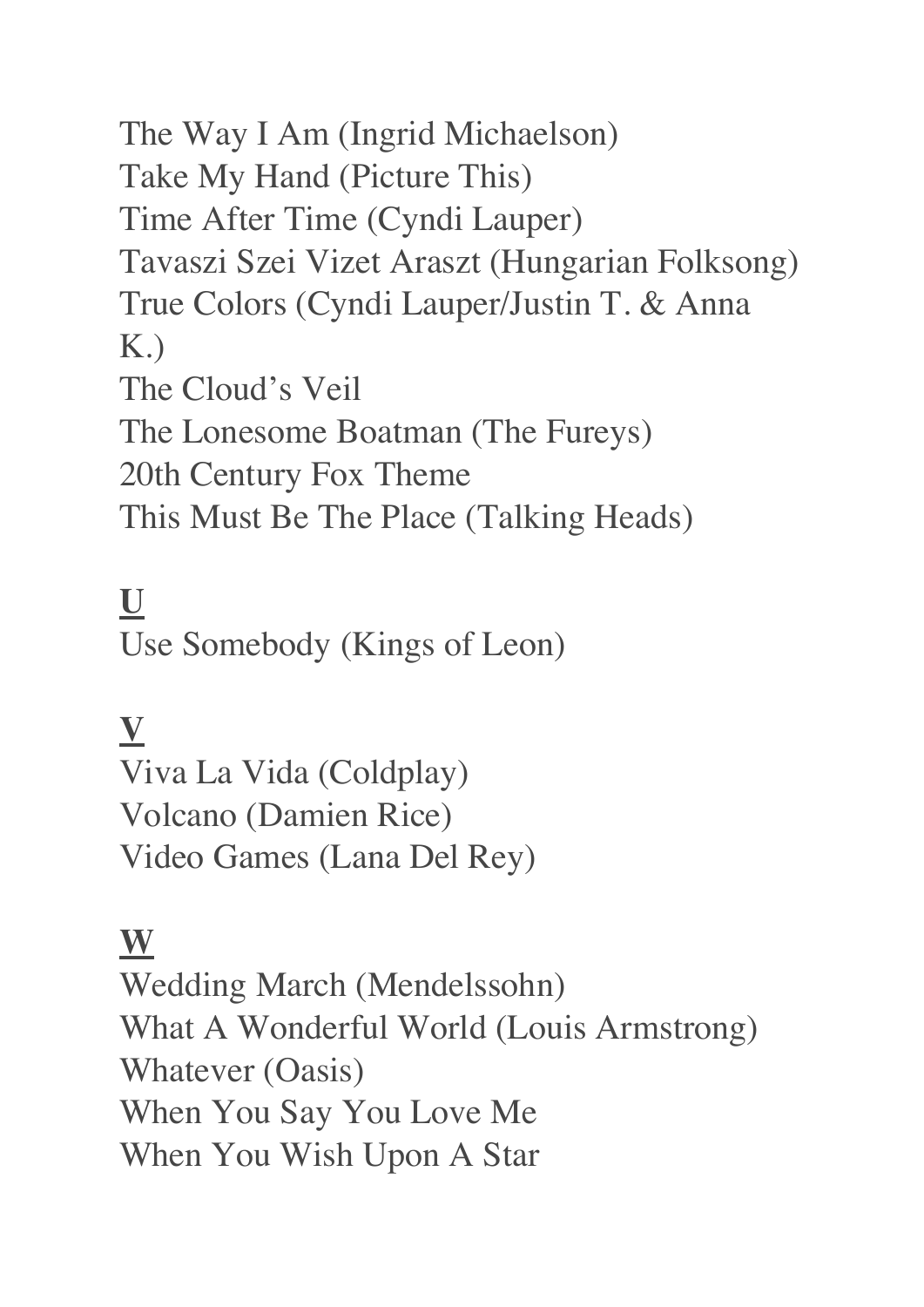With Or Without You (U2) Wonderful Tonight (Eric Clapton) Wonderwall (Oasis) Wherever You Will Go (The Calling) When We Collide/Many of Horror (Biffy Clyro) What Makes You Beautiful (One Direction) Will You Still Love Me Tomorrow (The Shirelles/Amy Winehouse) Wonder What You're Doing For The Rest Of Your Life (Train) Wrecking Ball (Miley Cyrus) Where Is My Mind (The Pixies) Waltzing Matilda Wish You Were Here (Pink Floyd) Wake Up (Arcade Fire) Wildest Dreams (Taylor Swift/Bridgerton)

### **X** XO (John Mayer/Beyonce)

## **Y**

You Are The Sunshine Of My Life You Are The Reason (Calum Scott) Your Song (Elton John) Yours (Ella Henderson)